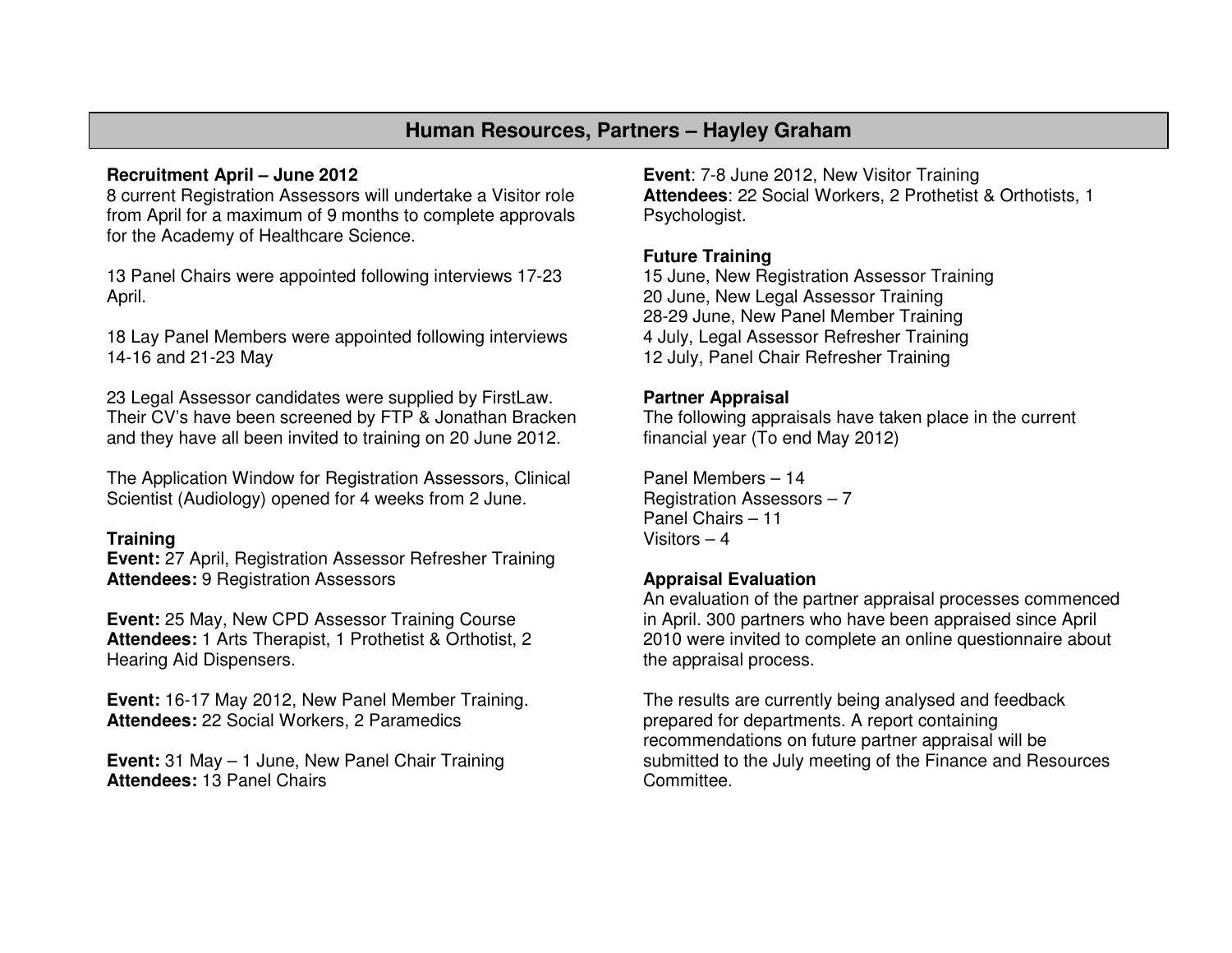#### **Partner Resignations**

 Since the last report, 8 Visitors, 5 Panel Members and 3 Registration Assessors have resigned and 1 Visitor had their agreement terminated at its expiry date due to a failure to respond to an invitation to renew the agreement.

## **Partner Agreement Renewals**

 50 Panel Members returned self-assessments and 9 chose to resign or did not respond by the extended deadline.

In order to assist with future workforce planning, agreement terms have been staggered.

The process was changed to mirror that of the recruitment shortlisting scoring and generally the following cut off scores were applied:

Candidates who scored an average of 3 or more (meets criteria, supported by good examples) were offered agreement extensions for 4 years or until their end of service (whichever is sooner).

 Those who scored an average of 2 or more (meets all criteria, weak examples) were offered 2 year agreement extensions. Those who scored less than an average of 2 were not offered an extension.

Results are as follows:

|    | <b>Profession   Submissions</b> | 4 years/<br>Service<br><b>End</b> | 2 years | <b>Expire</b> |
|----|---------------------------------|-----------------------------------|---------|---------------|
|    |                                 |                                   |         |               |
| CS | 16                              |                                   |         |               |

| ОR             |    |            |     |            |
|----------------|----|------------|-----|------------|
| PVI            |    |            |     |            |
| $\overline{2}$ | ⌒  | <b>TBC</b> | TBC | <b>TBC</b> |
| <b>Totals</b>  | 50 |            |     |            |

The review of Lay Panel Member self assessments are ongoing and the outcomes will be communicated to the July committee.

### **Social Worker Project**

 We have now recruited 81 registered Social Workers to perform partner roles after the transfer.

Round 2 of Social Worker Visitor recruitment focussed on recruiting currently practising social workers, 8 Visitors were appointed on 5 and 6 March 2012.

Partner Service Agreements have now been issued to: 33 Registrant Panel Members, 27 Visitors, 21 Registration Assessors, 13 Panel Chairs & 18 Lay Panel Members.

Agreements will be issued to Legal Assessors following training on 20 June and this will conclude the first wave of recruitment associated with the regulation of Social Workers.

## **Self-Assessment Evaluation**

Now that the self-assessment process for 2012/13 is complete we are scheduled to conduct a review of the self-assessment renewal process. This will commence late June 2012 and recommendations will be submitted for consideration to the September committee.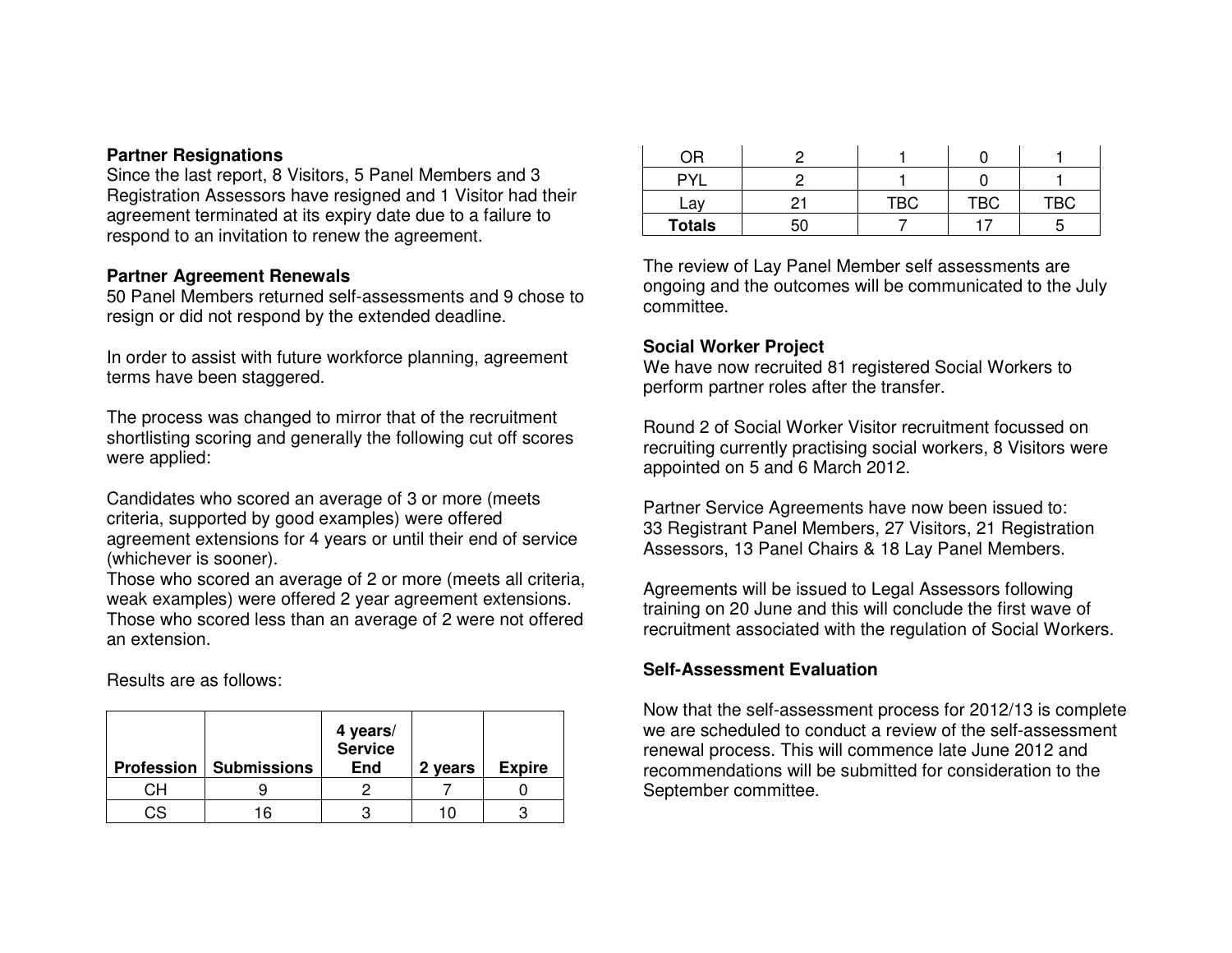| esignations & Training Report April 2010 - March 2012 |                |                |              |                |                                  |             |                |                |              |             |                |                |     |                |                                                                                     |  |  |  |      |             |                |            |            |
|-------------------------------------------------------|----------------|----------------|--------------|----------------|----------------------------------|-------------|----------------|----------------|--------------|-------------|----------------|----------------|-----|----------------|-------------------------------------------------------------------------------------|--|--|--|------|-------------|----------------|------------|------------|
|                                                       | 2011           |                |              |                |                                  |             |                |                |              | 2012        |                |                |     |                |                                                                                     |  |  |  | 2013 |             | 11/12          | 12/13      | 13/14      |
|                                                       |                |                |              |                |                                  |             |                |                |              |             |                |                |     |                | Apr May Jun Jul Aug Sep Oct Nov Dec Jan Feb Mar Apr May Jun Jul Aug Sep Oct Nov Dec |  |  |  |      | Jan Feb Mar | <b>YTD</b>     | <b>YTD</b> | <b>YTD</b> |
| <b>Panel members</b>                                  |                |                |              |                |                                  |             |                |                |              |             |                |                |     |                |                                                                                     |  |  |  |      |             |                |            |            |
| PM new appointments                                   | 6              | $\Omega$       |              |                |                                  |             |                | 0              | 33           | $\mathbf 0$ | 0              | $\mathbf 0$    | 0   | 18             |                                                                                     |  |  |  |      |             | 53             | 18         |            |
| <b>Resignations/Terminations</b>                      | $\Omega$       | 5              | $\Omega$     |                |                                  |             |                | $\Omega$       | $\mathbf 0$  |             | $\mathbf 0$    | $\overline{c}$ | -1  | $\overline{2}$ |                                                                                     |  |  |  |      |             | 12             |            |            |
| <b>Total NumberTrained</b>                            | 224            | 237            | 238          | 237            | 237                              | 235         | 234            | 238            | 238          | 243         | 243            | 241            | 240 | 241            |                                                                                     |  |  |  |      |             | 224            | 481        |            |
| <b>Awaiting training</b>                              | 19             | $\overline{1}$ | -1           | $\overline{4}$ | 5                                | 5           | 13             | 9              | 42           | 36          | 36             | 34             | 52  | 28             |                                                                                     |  |  |  |      |             | 13             | 80         |            |
| <b>Visitors</b>                                       |                |                |              |                |                                  |             |                |                |              |             |                |                |     |                |                                                                                     |  |  |  |      |             |                |            |            |
| VI new appointments                                   | 9              |                |              |                |                                  |             |                |                | 18           |             | $\Omega$       |                | 0   | 0              |                                                                                     |  |  |  |      |             | 44             |            |            |
| <b>Resignations/Terminations</b>                      | $\Omega$       |                |              |                |                                  |             |                |                | $\Omega$     |             | $\overline{2}$ |                | 3   | 3              |                                                                                     |  |  |  |      |             | 9              |            |            |
| <b>Total NumberTrained</b>                            | 163            | 163            | 163          | 176            | 178                              | 178         | 178            | 178            | 178          | 177         | 174            | 173            | 178 | 176            |                                                                                     |  |  |  |      |             | 163            | 354        |            |
| <b>Awaiting training</b>                              | 12             | 12             | 19           | 4              | 0                                | 0           | $\overline{c}$ | $\overline{c}$ | 20           | 20          | 20             | 28             | 28  | 28             |                                                                                     |  |  |  |      |             | 3              | 56         |            |
| <b>Registration assessors</b>                         |                |                |              |                |                                  |             |                |                |              |             |                |                |     |                |                                                                                     |  |  |  |      |             |                |            |            |
| RA new appointments                                   | $\overline{4}$ | $\Omega$       |              |                |                                  |             |                |                | $\Omega$     | 21          | 0              | 0              | 0   | $\mathbf 0$    |                                                                                     |  |  |  |      |             | 41             |            |            |
| <b>Resignations/Terminations</b>                      | -1             |                |              | $\overline{c}$ | n                                |             |                | $\Omega$       | $\Omega$     |             |                | $\Omega$       |     | $\overline{2}$ |                                                                                     |  |  |  |      |             | 11             |            |            |
| <b>Total NumberTrained</b>                            | 164            | 167            | 162          | 160            | 160                              | 167         | 167            | 169            | 169          | 169         | 167            | 172            | 170 | 171            |                                                                                     |  |  |  |      |             | 164            | 341        |            |
| <b>Awaiting training</b>                              | $\overline{4}$ | $\mathbf 0$    | 0            | 8              | 8                                | $\mathbf 0$ | $\overline{c}$ | 6              | 6            | 27          | 27             | 27             | 21  | 21             |                                                                                     |  |  |  |      |             |                | 42         |            |
| <b>CPD assessors</b>                                  |                |                |              |                |                                  |             |                |                |              |             |                |                |     |                |                                                                                     |  |  |  |      |             |                |            |            |
| CPD new appointments                                  | $\mathbf 0$    | $\Omega$       | <sup>0</sup> | n              | ŋ                                |             |                |                | $\Omega$     | $\Omega$    | 0              | 0              | 0   | $\mathbf 0$    |                                                                                     |  |  |  |      |             | 1              |            |            |
| Resignations/Terminations                             | $\mathbf 0$    |                | $\Omega$     | O              | $\Omega$                         |             |                |                | $\Omega$     | 1           | 0              | $\mathbf 0$    | 0   | $\mathbf 0$    |                                                                                     |  |  |  |      |             | $\overline{c}$ |            |            |
| <b>Total NumberTrained</b>                            | 81             | 80             | 80           | 80             | 80                               | 80          | 80             | 80             | 80           | 80          | 79             | 79             | 79  | 83             |                                                                                     |  |  |  |      |             | 81             | 162        |            |
| <b>Awaiting training</b>                              | $\mathbf 0$    | $\mathbf 0$    | $\mathbf 0$  | 0              | $\mathbf 0$                      | $\mathbf 0$ | $\overline{1}$ | $\mathbf{1}$   | $\mathbf{1}$ | 0           | 0              | 0              | 0   | $\mathbf 0$    |                                                                                     |  |  |  |      |             | $\Omega$       | $\Omega$   |            |
| <b>Legal Assessors</b>                                |                |                |              |                |                                  |             |                |                |              |             |                |                |     |                |                                                                                     |  |  |  |      |             |                |            |            |
| LA new appointments                                   | $\Omega$       | n              |              |                | $\Omega$                         |             |                |                |              | $\Omega$    | $\Omega$       |                | 0   | $\mathbf 0$    |                                                                                     |  |  |  |      |             | $\Omega$       |            |            |
| <b>Resignations/Terminations</b>                      | 0              | $\Omega$       | $\Omega$     |                | $\Omega$                         |             |                |                | $\Omega$     | $^{\circ}$  | $\Omega$       | $\Omega$       | 0   | $\mathbf 0$    |                                                                                     |  |  |  |      |             | $\Omega$       |            |            |
| <b>Total NumberTrained</b>                            | 20             | 20             | 20           | 20             | 20                               | 20          | 20             | 20             | 20           | 20          | 20             | 20             | 20  | 20             |                                                                                     |  |  |  |      |             | 20             | 40         |            |
| <b>Awaiting training</b>                              | 0              | 0              | 0            | $\mathbf 0$    | 0                                | 0           | 0              | 0              | 0            | $\mathbf 0$ | $\mathbf 0$    | $\Omega$       | 0   | $\mathbf 0$    |                                                                                     |  |  |  |      |             | $\Omega$       |            |            |
| <b>Panel Chairs</b>                                   |                |                |              |                |                                  |             |                |                |              |             |                |                |     |                |                                                                                     |  |  |  |      |             |                |            |            |
| Panel Chair new appointments                          | $\Omega$       |                |              |                |                                  |             |                |                |              | $\Omega$    | $\Omega$       |                | 0   | $\mathbf 0$    |                                                                                     |  |  |  |      |             | $\overline{0}$ |            |            |
| <b>Resignations/Terminations</b>                      | $\Omega$       |                |              |                |                                  |             |                |                | ŋ            | $\Omega$    | $\mathbf 0$    |                | 0   | $\mathbf 0$    |                                                                                     |  |  |  |      |             | $\overline{0}$ |            |            |
| <b>Total NumberTrained</b>                            | 19             | 19             | 19           | 19             | 19                               | 19          | 19             | 19             | 19           | 19          | 19             | 19             | 19  | 19             |                                                                                     |  |  |  |      |             | 19             | 38         |            |
| <b>Awaiting training</b>                              | $^{\circ}$     | 0              | 0            | $\mathbf 0$    | 0                                | 0           | 0              | 0              | 0            | $\mathbf 0$ | $\mathbf 0$    | $\Omega$       | 0   | $\mathbf 0$    |                                                                                     |  |  |  |      |             | $\Omega$       | $\Omega$   |            |
|                                                       |                |                |              |                |                                  |             |                |                |              |             |                |                |     |                |                                                                                     |  |  |  |      |             |                |            |            |
|                                                       |                |                |              |                | <b>Partner Appraisals Record</b> |             |                |                |              |             |                |                |     |                |                                                                                     |  |  |  |      |             |                |            |            |

**Role Apr May Jun Jul Aug Sep Oct Nov Dec Jan Feb Mar <sup>2013</sup>**

**\*** \* \* \* \* \* \* \* \* \* \* \* \* \* \*

<sup>6</sup> <sup>8</sup> <sup>6</sup>

<sup>4</sup> <sup>0</sup>

**2012**

<sup>2</sup> <sup>5</sup>

<sup>6</sup> <sup>5</sup>

8 8 8 8 8 8 8 8 8 8 8 8

10 10 10 10 10 10 10 10 10 10 10 10

\*\* \*\* \*\* \*\* \*\* \*\* \*\* \*\* \*\* \*\* \*\* \*\*

6 20

<sup>4</sup>

<sup>7</sup>

 $5$  and  $11$ 

**Panel membersTarget**

**VisitorsTarget**

Days

**Target**

**Appraisals scheduled**

**Appraisals scheduled**

**Registration assessors** 

**Appraisals scheduled**

**Appraisals scheduled**

**Panel ChairsTarget**

\*eligible visitors in line with Visit Schedule and Annual Monitoring

**12/13YTD**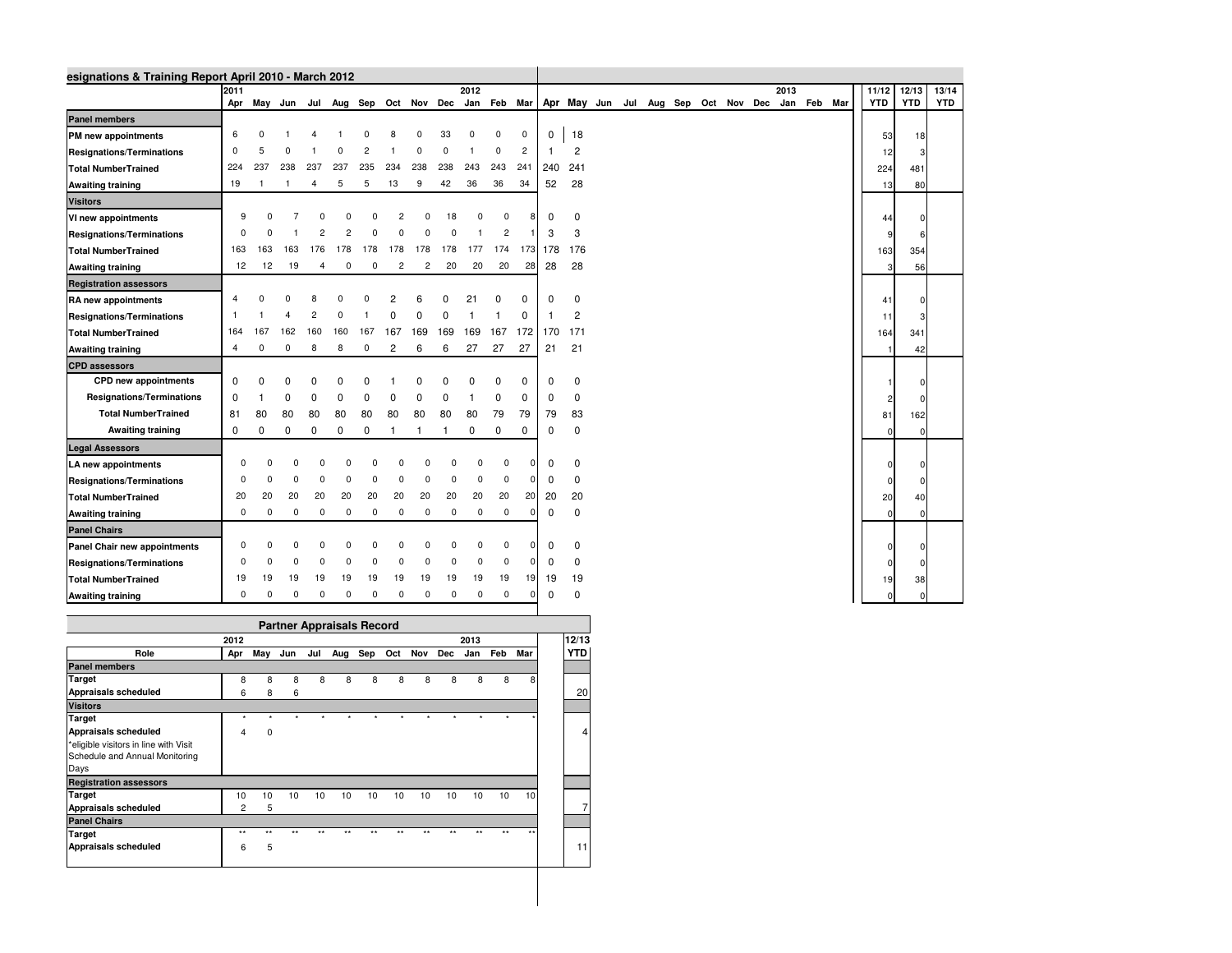|                                      | 2010 |     |             |     |     |     |     |     |     | 2011 |                                     |     |             |    |     |     |                                              |                |     |     |     | 2012 |         |                 | 2008/9         | 09/10      | 10/11      | 11/12      | 11/12            |
|--------------------------------------|------|-----|-------------|-----|-----|-----|-----|-----|-----|------|-------------------------------------|-----|-------------|----|-----|-----|----------------------------------------------|----------------|-----|-----|-----|------|---------|-----------------|----------------|------------|------------|------------|------------------|
| <b>Panel Members</b>                 |      |     | Apr May Jun |     |     |     |     |     |     |      | Jul Aug Sep Oct Nov Dec Jan Feb Mar |     | Apr May Jun |    |     |     | Jul Aug Sep Oct Nov Dec                      |                |     |     |     | Jan  | Feb Mar |                 | <b>FYE</b>     | <b>FYE</b> | <b>FYE</b> | <b>YTD</b> | Forecast         |
| <b>Arts therapists</b>               | 8    | 8   |             |     | q   | q   | q   | q   | 9   | 9    | 9                                   |     | 9           | q  | q   | 9   | q                                            | 8              | 8   |     |     | 8    | 8       | 8               | $\Omega$       | 8          | 9          |            | 9                |
| <b>Biomedical scientists</b>         | 13   | 13  | 13          |     |     |     | 12  | 12  | 12  | 12   | 12                                  |     | 12          | 12 | 12  |     |                                              |                |     | 10  |     | 10   | 10      |                 | 18             | 14         |            | 10         | 14               |
| <b>Chirops &amp; podiatrists</b>     | 6    | 6   |             |     |     |     |     |     | 12  | 12   | 12                                  | 12  | 12          | 12 | 12  | 12  | 12                                           | 12             | 12  |     |     | 12   | 12      | 12              |                |            |            | 12         | 13               |
| <b>Clinical scientists</b>           | 21   | 20  | 20          |     | 18  |     |     |     | 18  | 18   | 18                                  | 18  | 18          | 18 | 18  | 18  | 18                                           | 18             | 18  | 18  |     | 18   | 18      | 17              | 29             | 25         |            | 18         | 18               |
| <b>Dietitians</b>                    |      |     |             |     |     |     |     |     |     | 8    | 8                                   |     |             |    |     |     |                                              |                |     |     |     |      | 8       | 8               | 6              | 5          |            |            |                  |
| <b>Hearing aid dispensers</b>        | 10   | 10  |             |     |     |     |     |     |     | 9    | 9                                   | 9   | 9           |    |     |     |                                              | 9              |     |     |     |      | 9       | 9               |                |            |            |            | 10               |
| <b>Occupational therapists</b>       | 10   | 10  | 10          |     | 10  | 10  |     |     |     | 10   | 10                                  |     | 10          |    |     | 10  | 10                                           | 10             |     |     |     |      | 9       | 9               | 11             | 10         |            |            | 10 <sup>10</sup> |
| <b>ODPs</b>                          | 9    |     |             |     |     |     |     |     |     | 8    |                                     |     | 13          |    |     | 13  | 13                                           | 13             | 13  | 13  |     | 13   | 13      | 13              | 12             | 10         |            | 13         | 15               |
| <b>Orthoptists</b>                   | 3    | 3   |             |     |     |     |     |     |     | 6    | ĥ                                   | ี   | ี           |    |     |     |                                              | ĥ              |     |     |     |      | ĥ       | 6               |                | 6          |            |            | ĥ                |
| <b>Paramedics</b>                    | 14   | 14  | 15          | 15  | 15  | 15  | 16  | 16  | 16  | 16   | 16                                  | 15  | 15          | 15 | 15  | 15  | 15                                           | 15             | 15  | 15  | 15  | 18   | 18      | 18              | 14             | 15         | 15         | 18         | 16               |
| Physiotherapists                     | 25   | 25  | 25          | 25  | 25  | 25  | 25  | 25  | 25  | 25   | 25                                  | 25  | 25          | 25 | 25  | 25  | 25                                           | 25             | 25  | 25  | 25  | 25   | 25      | 25              | 28             | 27         | 25         | 25         | 27               |
| <b>Practitioner psychologists</b>    | 28   | 28  | 28          | 28  | 28  | 28  | 28  | 28  | 28  | 28   | 28                                  | 28  | 28          | 23 | 23  | 23  | 23                                           | 23             | 23  | 28  | 28  | 29   | 29      | 29              |                | 28         | 28         | 29         | 25               |
| <b>Prosthetists &amp; orthotists</b> | 4    |     |             |     | 3   | 3   |     |     |     | 3    | 3                                   |     |             |    |     |     |                                              |                |     |     |     |      | 5       | 5 <sub>l</sub>  | $\overline{c}$ |            |            |            |                  |
| Radiographers                        | 15   | 15  | 15          | 15  | 15  | 15  | 15  | 15  | 15  | 15   | 15                                  | 15  | 15          |    | 15  | 15  | 15                                           | 15             | 15  | 15  | 15  | 15   | 15      | 15              | 20             | 17         | 15         | 15         | 17               |
| <b>SLTs</b>                          | 9    | 9   |             |     | q   | 9   | q   |     |     | 9    | 9                                   | a   | 9           |    | 10  | 10  | 10                                           | 10             | 10  | 10  | 10  | 10   | 10      | 10              | 12             | 10         |            | 10         | 11               |
| Lay members                          | 26   | 26  | 26          | 25  | 25  | 25  | 25  | 25  | 40  | 40   | 40                                  | 50  | 50          | 49 | 49  | 49  | 49                                           | 48             | 48  | 48  | 48  | 48   | 48      | 48              | 39             | 27         | 50         | 48         | 40               |
| <b>Total</b>                         | 205  | 204 | 204         | 198 | 198 | 209 | 210 | 210 | 228 | 228  | 228 237                             |     | 243 237     |    | 238 | 237 | 237                                          | 235            | 234 | 238 | 238 | 243  | 243 241 |                 | 204            | 216        | 237        | 243        | 243              |
| <b>Visitors</b>                      |      |     |             |     |     |     |     |     |     |      |                                     |     |             |    |     |     |                                              |                |     |     |     |      |         |                 | <b>FYE</b>     | <b>FYE</b> | <b>FYE</b> | <b>YTD</b> | Forecast         |
| <b>Arts therapists</b>               | 14   | 14  |             |     | 13  | 13  | 13  | 13  | 13  | 13   | 13                                  | -13 | 18          | 18 |     | 16  |                                              |                |     |     |     | 13   | 13      | 12              | 15             | 14         | 13         | 13         | 15               |
| <b>Biomedical scientists</b>         | 12   | 12  | 12          | 12  | 12  |     | 12  |     | 12  | 12   | 12                                  | 12  | 12          | 12 |     |     |                                              |                |     |     |     |      |         | 11              | 12             | 12         | 12         | 11         | 11               |
| Chirops & podiatrists                | 9    |     |             |     |     |     |     |     | 10  |      | 9                                   |     | q           |    |     |     |                                              |                |     |     |     |      |         | 11              | 11             | 9          |            | 11         | 10               |
| <b>Clinical scientists</b>           | 8    |     |             |     |     |     |     |     |     |      |                                     |     |             |    |     |     |                                              |                |     |     |     |      |         |                 |                |            |            |            |                  |
| <b>Dietitians</b>                    |      |     |             |     |     |     |     |     |     | q    | q                                   |     | q           |    |     |     |                                              |                |     |     |     |      |         | 8               |                |            |            |            |                  |
| <b>Hearing aid dispensers</b>        |      |     |             |     |     |     |     |     |     | 3    | 3                                   |     |             |    |     |     |                                              |                |     |     |     |      |         | 4               |                |            |            |            |                  |
| <b>Occupational therapists</b>       | 14   |     |             |     |     |     |     |     |     | 12   | 12                                  |     | 14          |    |     |     |                                              |                |     |     |     | 15   | 13      | 13              | 14             | 15         |            | 13         | 16               |
| <b>ODPs</b>                          | 10   |     |             |     |     |     |     |     |     | 10   | 10                                  | 10  | 10          |    |     |     |                                              |                |     |     |     |      | 10      | 10              | 10             | 10         | 10         | 10         | 10               |
| <b>Orthoptists</b>                   |      |     |             |     |     |     |     |     |     |      |                                     |     |             |    |     |     |                                              |                |     |     |     |      |         | 4               |                | 5          |            |            |                  |
| <b>Paramedics</b>                    | 16   | 16  | 16          | 15  | 15  | 15  |     |     | 15  | 15   | 15                                  | 15  | 15          |    | 15  | 16  | 16                                           | 16             | 16  | 16  |     | 16   | 16      | 16              | 17             | 16         | 15         | 16         | 16               |
| Physiotherapists                     | 13   | 13  | 13          | 13  | 13  | 13  | 13  | 13  | 13  | 13   | 13                                  | 13  | 13          | 13 | 13  | 15  | 15                                           | 15             | 15  | 15  | 15  | 15   | 15      | 15              | 16             | 13         | 13         | 15         | 15               |
| <b>Practitioner psychologists</b>    | 29   | 29  | 29          | 29  | 29  | 29  | 29  | 29  | 30  | 30   | 30                                  | 30  | 31          | 31 | 31  | 31  | 31                                           | 3.             | 31  | 31  | 31  | 31   | 31      | 31              |                | 29         | 30         | 31         | 32               |
| <b>Prosthetists &amp; orthotists</b> | 4    |     |             |     |     |     |     |     | 3   | 3    | $\overline{c}$                      | 2   | 2           |    |     |     |                                              | $\overline{c}$ | 2   |     |     |      | 2       | 2               |                |            |            |            |                  |
| Radiographers                        | 16   | 16  | 16          |     | 15  |     |     |     | 15  | 15   | 15                                  | 15  | 15          |    |     | 16  | 16                                           | 16             | 16  | 16  | 16  | 16   | 16      | 16              | 17             | 16         |            | 16         | 13               |
| <b>SLTs</b>                          | 10   | 10  | 10          | 9   | 9   | 9   | 9   |     | 9   | 9    | 9                                   | 9   | 9           |    |     | 10  | 10                                           | 10             | 10  | 10  | 10  | 10   | 10      | 10 <sup>1</sup> | 11             | 10         |            | 10         | 10               |
|                                      |      |     |             |     |     |     |     |     |     |      |                                     |     |             |    |     |     |                                              |                |     |     |     |      |         |                 |                |            |            |            |                  |
| Lay members                          | 4    | 4   |             |     |     |     |     |     | 168 | 167  | $\overline{a}$<br>166               |     |             |    |     | 4   | 4<br>175 175 175 180 178 178 178 178 178 177 | 4              | 4   |     |     |      | 174     |                 | 147            | 174        | 166        | 174        | 175              |